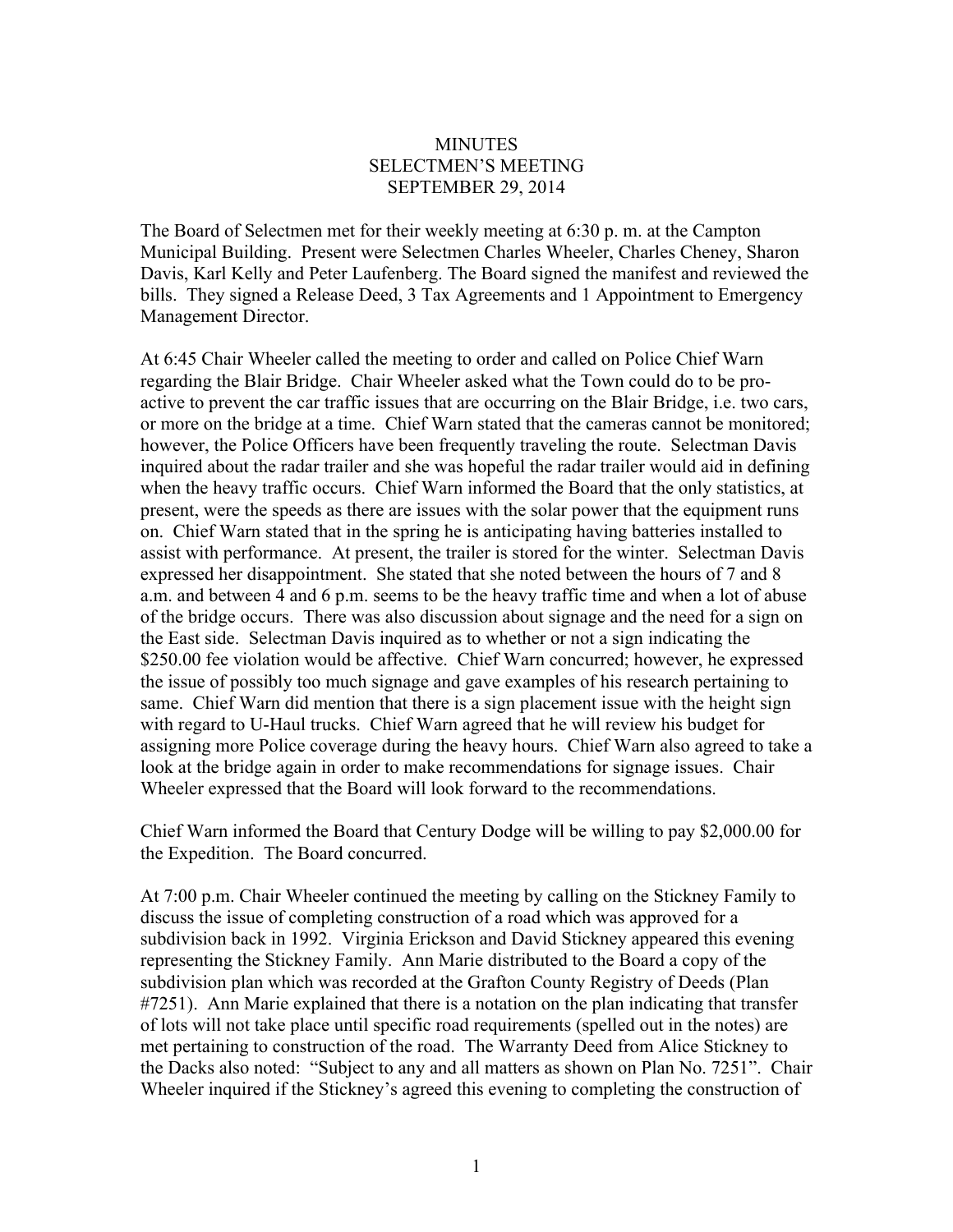the road. The Stickney's acknowledged and agreed to complete the construction of the road. Ann Marie explained the process of getting a bond and that a bank needed to be contacted in order to get a letter of credit in place for the amount it will cost to construct the road. Ann Marie also distributed a copy of the specifications for Town Standards for Town Roads and Subdivision Roads to assist the Stickneys. Discussion ensued as to one of the road requirements specifying that the road has to be paved. The Stickney's expressed that they were not aware of this requirement. Ann Marie indicated this requirement took effect in the early 2000's. At this point, Virginia Erickson expressed concern that they probably would not have time to complete the road construction before snow. Ann Marie indicated that the Town Attorney recommended that at least the Stickney's have a letter of credit in place before winter. Chair Wheeler recommended that the Stickneys communicate their intentions with the Dacks and that Ann Marie will give them information on how to contact the Dacks. Chair Wheeler thanked the Stickney Family for coming to the meeting this evening and confirming their intent to complete the road in question.

Chair Wheeler continued the Meeting by calling for a Motion to approve the Minutes of 9/22/14 and the Non Public Minutes of 9/22/14. Selectman Davis made a Motion to approve the Minutes and Non Public Minutes as written. The Motion was seconded by Selectman Laufenberg, and the Minutes and Non Public Minutes were unanimously approved.

Chair Wheeler called on Ann Marie to review correspondence. Ann Marie informed the Board that she met with Butch Bain, Road Agent to review any road discrepancies between the Town information and State information pertaining to classification of roads. Ann Marie indicated that she has inquired if she and Butch Bain could meet with Wayne Charrette, of the NH DOT to review the list to resolve any discrepancies.

A Notice of Public Hearing of the Lakes Region Mutual Fire Aid Association on the proposed 2015 budget is scheduled for 10/7/14, at 7:00 p.m., at the Lakes Region Community College in the Academic Commons Room located at 379 Belmont Road, Laconia, NH. Ann Marie will pass this information on to Fire Chief Defosses.

An invitation was received from the brokerage firm of New England Employee Benefits Company (NEEBCo) to a presentation of New Hampshire Interlocal Trust's Non Profit Health Insurance Trust Options, scheduled for Wednesday, October 29, 2014, between 10 a.m. and 12 p.m., NEEBCo Conference Center, 19 Chenell Drive, Suite 1. An RSVP is needed. If anyone is interested in attending, please let Ann Marie know.

Ann Marie indicated that a workshop regarding broadband internet for New Hampshire Communities will be held on November 19, 2014, between 9 a.m. and 12 p.m. at the NH Municipal Association Building, 25 Triangle Park Drive, Concord, NH. There is no charge for the workshop.

Campton Parks and Recreation has their fall, 2014 schedule out. There are after school programs, archery, adult volleyball, adult exercise classes, Yoga, Karate and play groups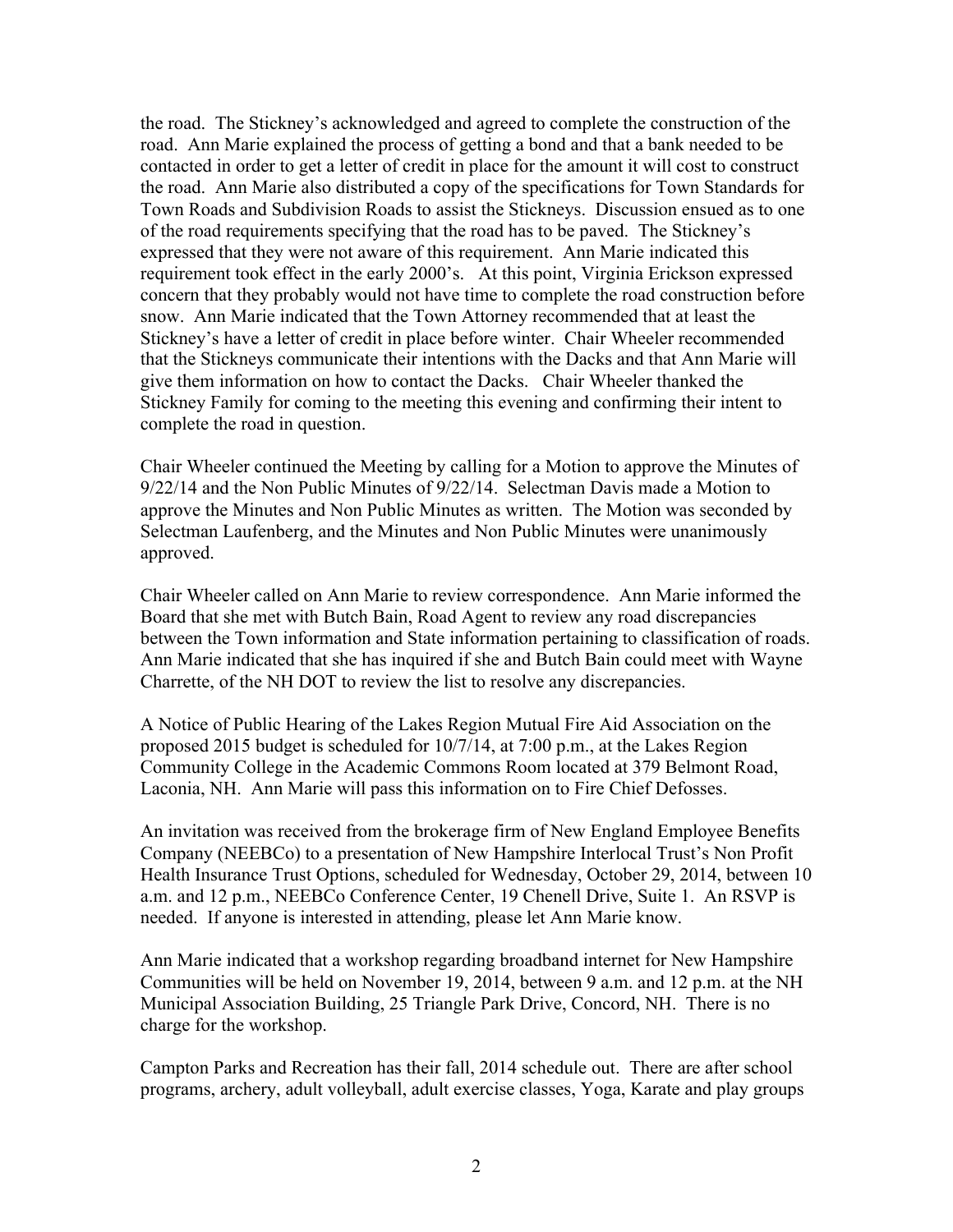scheduled. Also a Halloween Party is scheduled at the Campton Elementary School on Friday, October 24, 2014, at 3:30 – 4:30 p.m.

Ann Marie stated that Paul Hatch, of Emergency Management e-mailed her and Kelly Bolger regarding the progress of the Grant for the equipment for the Emergency Operation Center. The grant agreement is ready to be brought to the Board for acceptance and signatures. A public hearing needs to be scheduled for Kelly Bolger and Mr. Hatch to present the Grant for approval and then the Board sign and have notarized. After the Board approves the Grant the document goes back to the State for the Governor & Council approvals. The public hearing needs to be advertised at least 10 days in advance. The Board agreed to schedule the public hearing on Monday, October 27, 2014 together with the Selectmen's Meeting.

Ann Marie informed the Board that everything is right on track for the Special Town Meeting scheduled for October 14, 2014. The Supervisors of the Checklist will be meeting on Saturday, October 4, 2014 for any changes to be made to the Checklist. The required notice (allowing for the proper time frame for scheduling) for the meeting will be in the Record Enterprise this week. The Warrant is posted and the public have been in to the Selectmen's Office inquiring about the meeting. The Special Meeting has been scheduled to rectify a procedural defect.

There being no further correspondence or information to be announced by Ann Marie, Chair Wheeler inquired if there was any Other Business – Selectmen's Input and he called on Selectman Cheney. Selectman Cheney inquired if Ann Marie had contacted Town Attorney regarding Class VI roads. Ann Marie confirmed that she did not have time to contact Attorney Spector-Morgan this past week. Selectman Cheney also inquired about issues, such as the Stickney Road issue and wanted to know if the Town had any procedure in place to flag deeds and plans that have road restriction specifications contained in the documents. Selectman Davis confirmed that a title search is the method of discovering such issues at the Grafton County Registry of Deeds.

Chair Wheeler called on Selectman Laufenberg who made a reminder about the intergovernment agreements being reviewed before Budgeting Sessions.

Chair Wheeler called on Selectman Davis who suggested that guidelines be established regarding any future Tax Agreements. Her recommendations are to: (1) waive interest on delinquent taxes only when property is in jeopardy. (2) The interest on delinquent taxes on property that is not in jeopardy will not be waived going forward.

There being no further business, Chair Wheeler declared the meeting adjourned at 7:35 p.m.